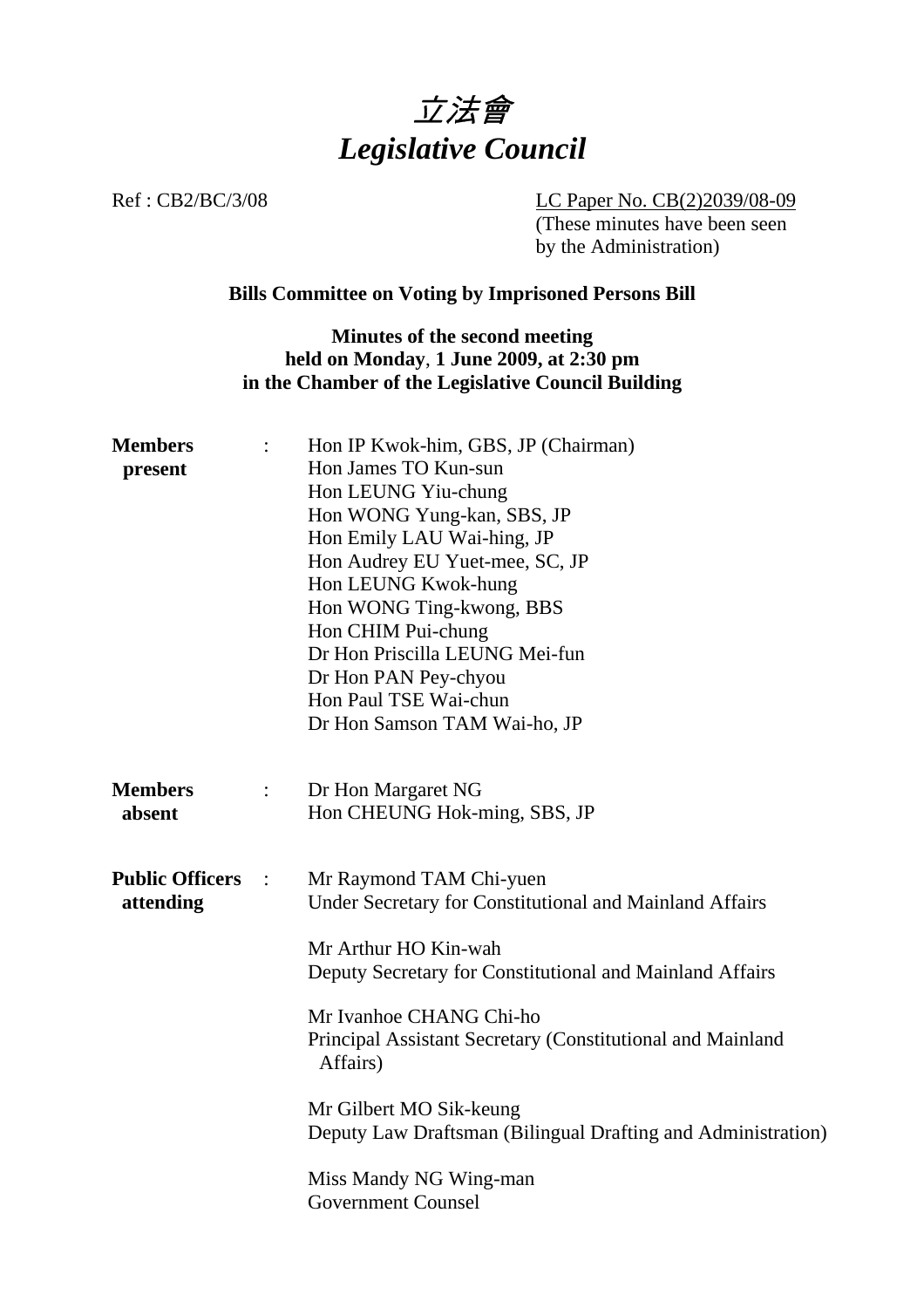|                               |                | Mrs Vivian TING TSUI Wai-ming<br><b>Chief Electoral Officer</b>    |
|-------------------------------|----------------|--------------------------------------------------------------------|
|                               |                | Mr Eddie NG Sik-hay<br>Deputy Chief Electoral Officer (Operations) |
| <b>Clerk</b> in<br>attendance | $\mathcal{L}$  | Miss Flora TAI<br>Chief Council Secretary (2)3                     |
| <b>Staff</b> in<br>attendance | $\mathbb{R}^n$ | Ms Clara TAM<br><b>Assistant Legal Adviser 9</b>                   |
|                               |                | Mrs Eleanor CHOW<br>Senior Council Secretary (2)4                  |

#### Action

### **I. Meeting with the Administration**

[LC Paper Nos. CB(2)1622/08-09(03), CB(2)1696/08-09(01) and CB(3)548/08-09]

1. The Bills Committee deliberated (index of proceedings attached at **Annex**).

2. The Administration was requested to consider the suggestion of allowing imprisoned persons sentenced for life or prolonged imprisonment to use prison address as their residential address for the purpose of voter registration. The Administration was also requested to -

- (a) provide information on overseas practices on registration of imprisoned persons' residential addresses for the purpose of voter registration;
- (b) explain the legal basis for precluding an imprisoned person from using his prison cell as the registered address for voter registration;
- (c) advise from the legal point of view whether the address of a prison could be used for such purpose;
- (d) provide justifications for the policy decision to preclude an imprisoned person from doing so if it was permissible legally;
- (e) explain whether treating invalid addresses (which no longer existed) as residential addresses of electors was consistent with the electoral laws;
- (f) to provide information on the case law regarding the mentally-ill person using the hospital address as his residential address ;

 $2<sup>-</sup>$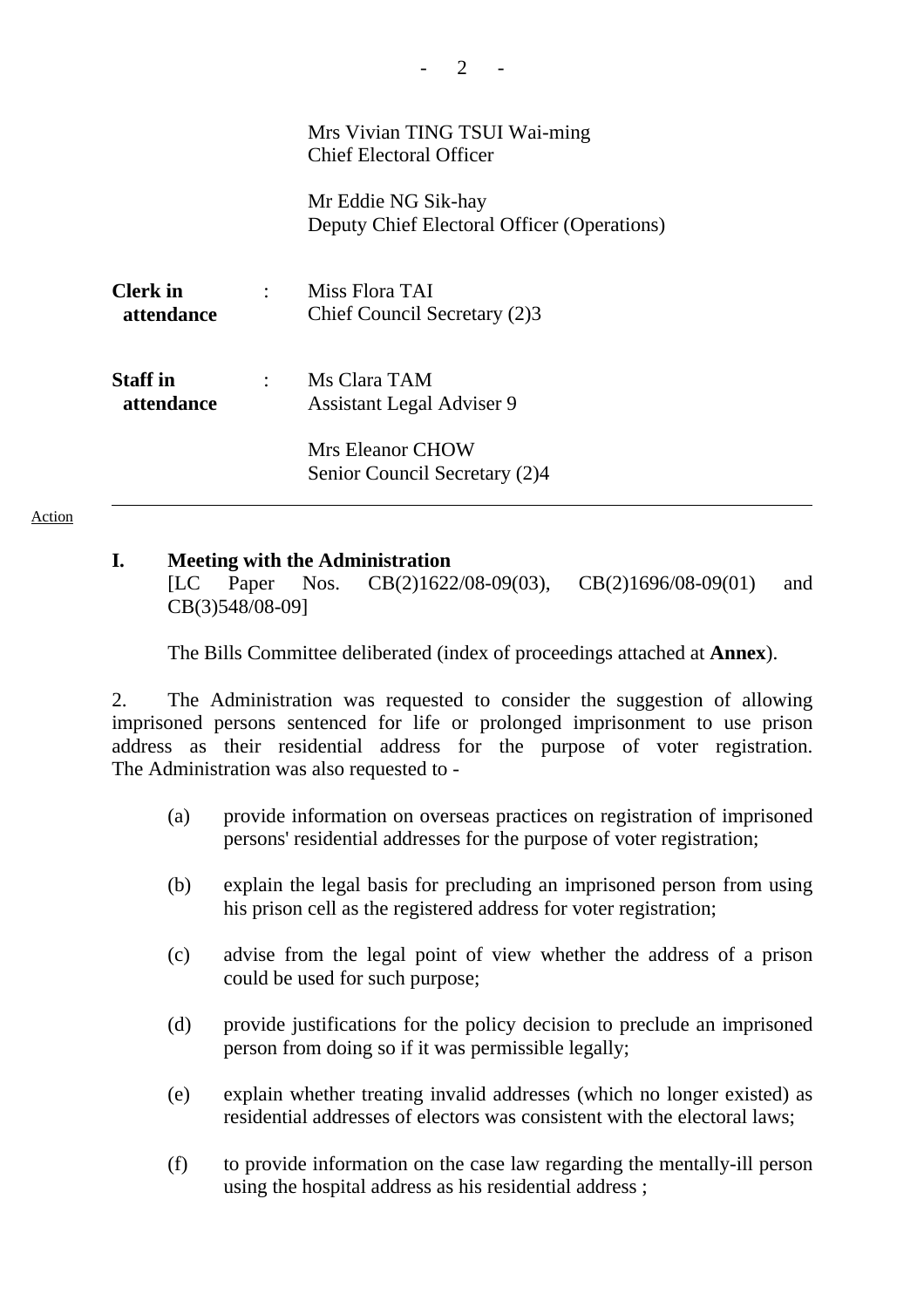- (g) explain the voting arrangements for imprisoned persons residing in half-way houses; and
- (h) explain the relevant arrangements in paragraph 5 of LC Paper No. CB(2)1533/08-09(01) applicable to imprisoned persons sentenced for life or prolonged imprisonment who had already registered as electors.

3. ALA9 was requested to advise from the legal point of view whether the address of a prison could be used for voter registration, and to provide an analysis of the case referred to in paragraph 2(f) above as appropriate.

(*Post-meeting note*: The Administration's response and ALA's legal advice were issued to members vide LC Paper Nos. CB(2)1762/08-09 on 5 June 2009 and LS 82/08-09 on 9 June 2009 respectively.)

4. The Bills Committee completed clause-by-clause examination of the Bill (including the addition of a commencement clause) with the exception of clause 5, examination of which would be deferred to the next meeting pending the Administration's response to the relevant issues raised by members. On clause 4, the Administration was requested to review the Chinese wording of the proposed amended section 24(3)(b) of the Legislative Council Ordinance which had an implied meaning that the prison could be the home.

5. Members noted that the Bills Committee would be receiving views at its next meeting on 8 June 2009. The Administration said that if the Bills Committee could conclude deliberations of the Bill at the next meeting, it would give notice to resume Second Reading debate on the Bill on 24 June 2009 and table a set of subsidiary legislation on the same day. Another set of the subsidiary legislation would be tabled at the Council meeting on 8 July 2009 following the enactment of the Bill. The Administration hoped that the provisions in the Bill and the subsidiary legislation would commence at the same time in order to put in place the relevant electoral arrangements after the temporary 10-month suspension order granted by the Court expired.

6. The Clerk advised the Bills Committee that if the Bill would resume its Second Reading debate at the Council meeting on 24 June 2009, a report had to be made to the House Committee at its meeting on 12 June 2009.

7. The Clerk was requested to relay to the Hong Kong Bar Association which would be sending representatives to attend the next meeting the primary issue of concern of the Bills Committee as to whether, from the legal point of view, a prison address could be used by an imprisoned person as his residential address for the purpose of voter registration.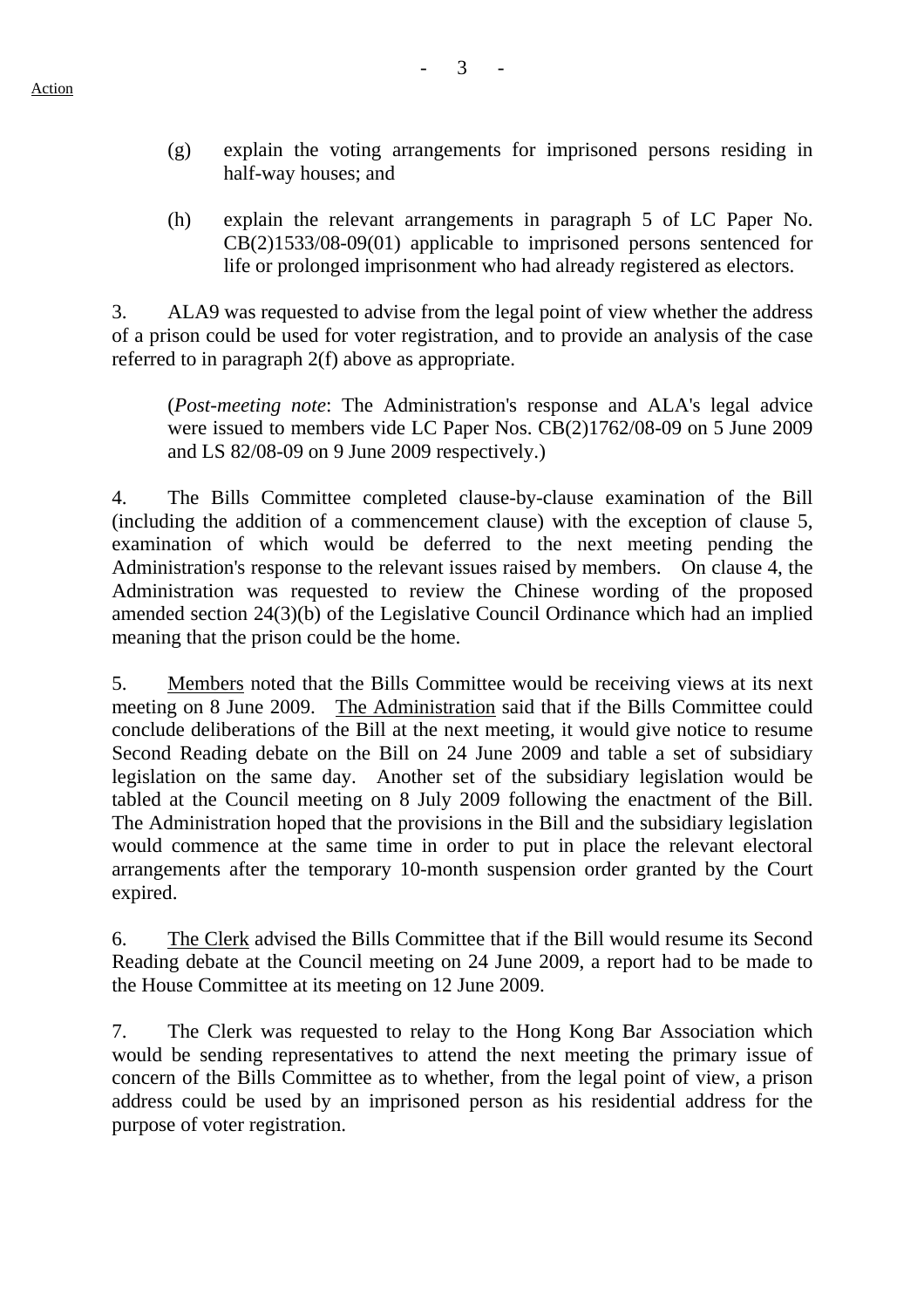## Action

8. The meeting ended at 4:28 pm.

Council Business Division 2 Legislative Council Secretariat 26 June 2009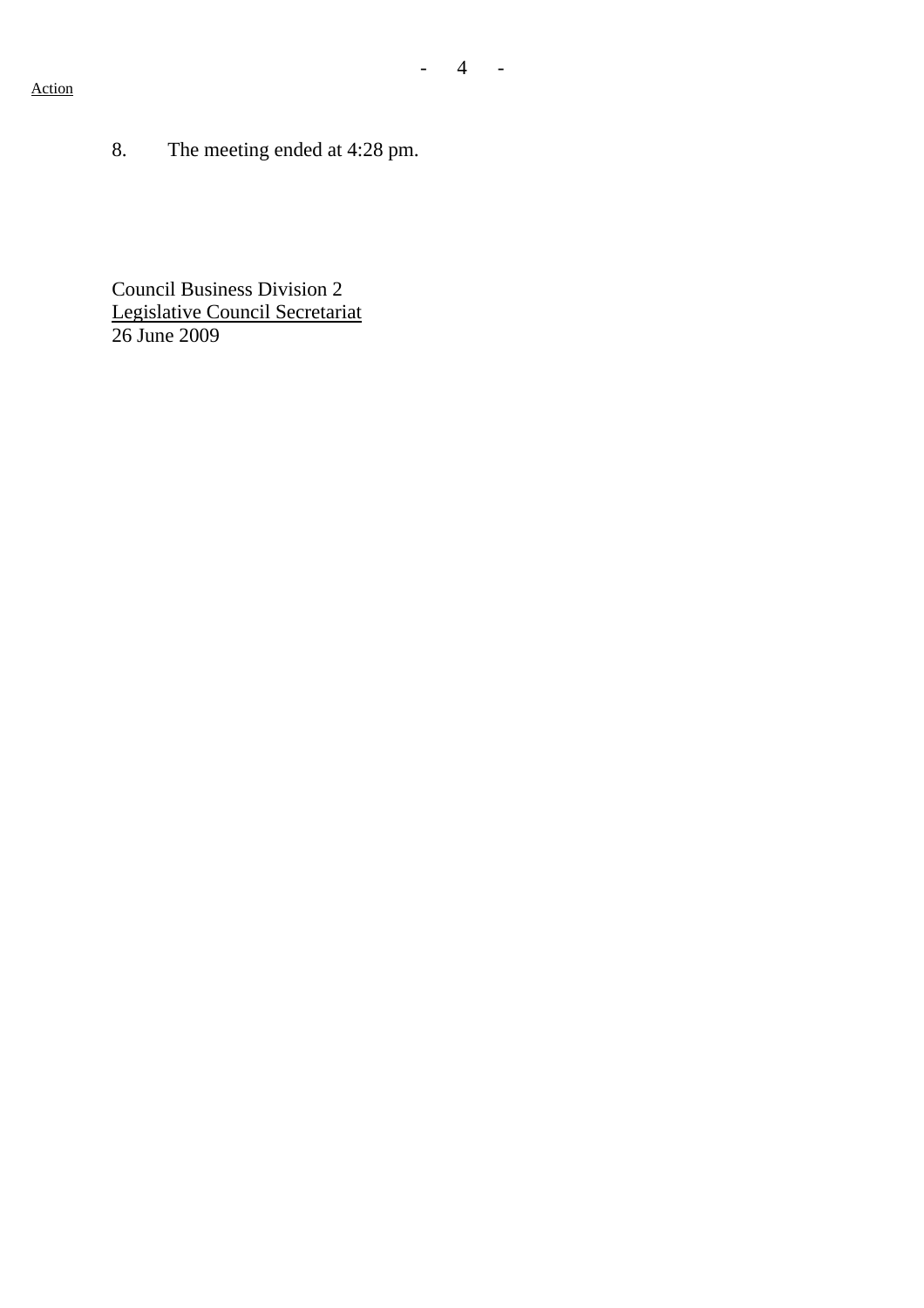#### **Annex**

## **Proceedings of the second meeting of the Bills Committee on Voting by Imprisoned Persons Bill on Monday**, **1 June 2009, at 2:30 pm in the Chamber of the Legislative Council Building**

| <b>Time Marker</b> | Speaker(s)                                        | Subject(s)                                                                                                                                                                                                                                                                                                                                                                                                                                                                                                                                                                                                                                                                                                                                                                                                                                                                                                                                                                                                                                                                                                                                                                                                                               | <b>Action</b><br>required |
|--------------------|---------------------------------------------------|------------------------------------------------------------------------------------------------------------------------------------------------------------------------------------------------------------------------------------------------------------------------------------------------------------------------------------------------------------------------------------------------------------------------------------------------------------------------------------------------------------------------------------------------------------------------------------------------------------------------------------------------------------------------------------------------------------------------------------------------------------------------------------------------------------------------------------------------------------------------------------------------------------------------------------------------------------------------------------------------------------------------------------------------------------------------------------------------------------------------------------------------------------------------------------------------------------------------------------------|---------------------------|
| 000054 - 000143    | Chairman                                          | Opening remarks                                                                                                                                                                                                                                                                                                                                                                                                                                                                                                                                                                                                                                                                                                                                                                                                                                                                                                                                                                                                                                                                                                                                                                                                                          |                           |
| 000144 - 000319    | Administration                                    | Briefing by<br>the Administration<br>on<br>"Practical arrangements for voting by<br>prisoners"<br>(LC)<br>Paper<br>No.<br>$CB(2)1696/08-09(01))$                                                                                                                                                                                                                                                                                                                                                                                                                                                                                                                                                                                                                                                                                                                                                                                                                                                                                                                                                                                                                                                                                         |                           |
| 000320 - 000441    | Chairman<br>Ms Emily LAU                          | Meeting with deputations at the next<br>meeting on 8 June 2009                                                                                                                                                                                                                                                                                                                                                                                                                                                                                                                                                                                                                                                                                                                                                                                                                                                                                                                                                                                                                                                                                                                                                                           |                           |
| 000442 - 001106    | Ms Audrey EU<br>Administration                    | Explanation by the Administration on the<br>practical voting and security arrangements<br>for imprisoned and remanded unconvicted<br>persons in a by-election                                                                                                                                                                                                                                                                                                                                                                                                                                                                                                                                                                                                                                                                                                                                                                                                                                                                                                                                                                                                                                                                            |                           |
| $001107 - 002253$  | Mr James TO<br>Administration<br>Chairman<br>ALA9 | Discussion on Paragraph 5(c) of LC Paper<br>No. CB(2)1533/08-09(01) (relating to<br>clause 5 of the Bill).<br>Concerns raised by Mr James TO about<br>the proposed arrangement of allowing<br>imprisoned persons who did not maintain<br>a home in Hong Kong and who could not<br>provide any proof on their last dwelling<br>place in Hong Kong to apply to be<br>registered to the residential address last<br>recorded by the Immigration Department<br>under the Registration of Persons<br>Regulation as a last resort -<br>(a) the proposed<br>arrangement<br>was<br>arbitrary as that residential address<br>might no longer exist, e.g. the<br>building had been demolished, and<br>using an invalid address as the<br>registered address of an elector might<br>be subject to legal challenge; and<br>(b) for an imprisoned person sentenced<br>for life or prolonged imprisonment,<br>the prison would be the place with<br>which<br>he<br>was<br>more<br>closely<br>connected.<br>Mr TO's suggestion of giving special<br>consideration to allowing an imprisoned<br>person sentenced for life or prolonged<br>imprisonment to use the prison address as<br>his residential address for the purpose of<br>voter registration. |                           |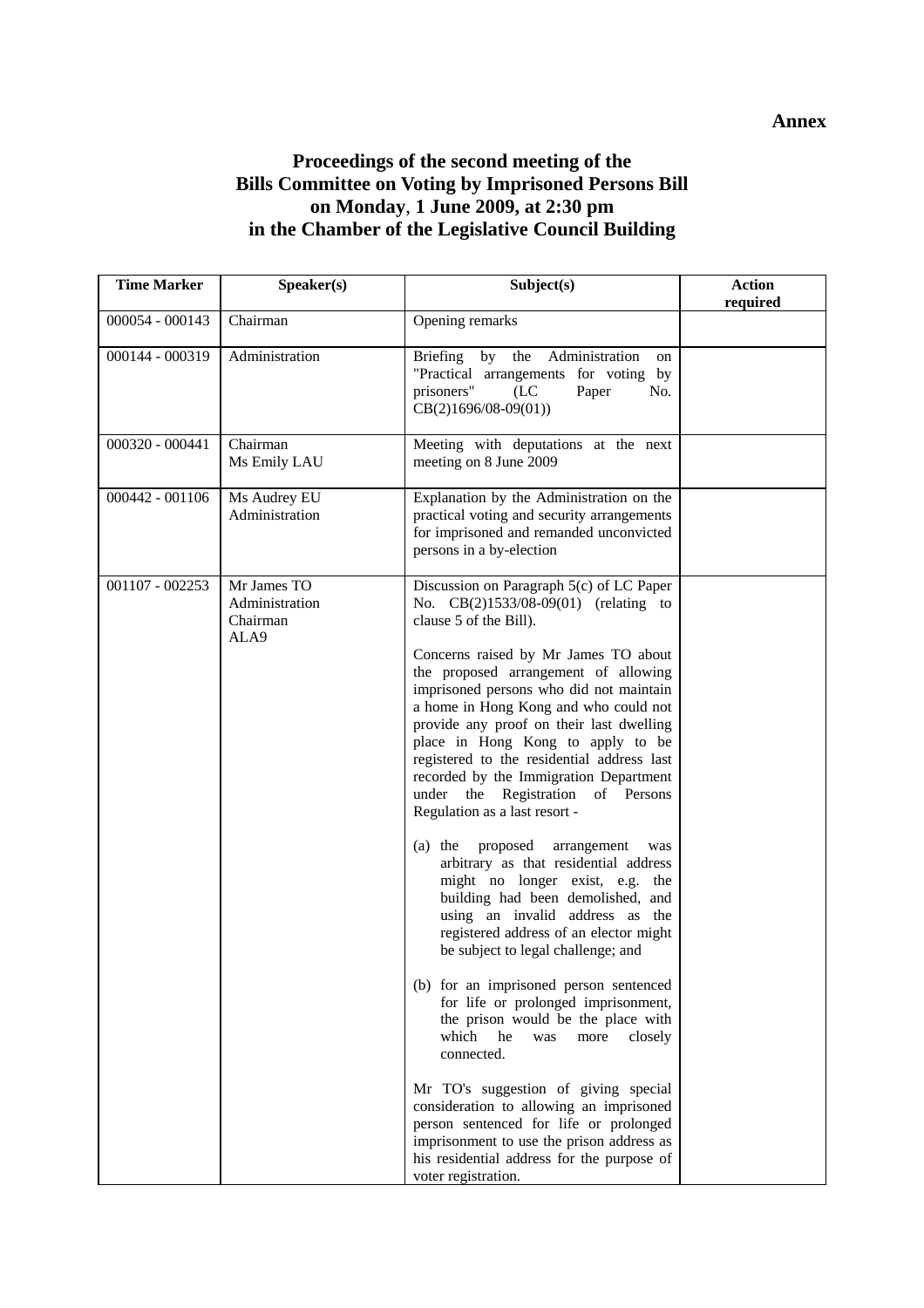|--|

| <b>Time Marker</b> | Speaker(s)                                       | Subject(s)                                                                                                                                                                                                                                                                                                                                                                                                                                                                                                                                                                                                                                       | <b>Action</b><br>required |
|--------------------|--------------------------------------------------|--------------------------------------------------------------------------------------------------------------------------------------------------------------------------------------------------------------------------------------------------------------------------------------------------------------------------------------------------------------------------------------------------------------------------------------------------------------------------------------------------------------------------------------------------------------------------------------------------------------------------------------------------|---------------------------|
|                    |                                                  | Response of the Administration that -                                                                                                                                                                                                                                                                                                                                                                                                                                                                                                                                                                                                            |                           |
|                    |                                                  | (a) it was a policy decision of the<br>Administration to<br>preclude<br>an<br>imprisoned person from using the<br>prison cell as his residential address<br>for the purpose of voter registration,<br>as it might lead to an unduly high<br>proportion of imprisoned persons in<br>the registered electorate of certain<br>constituencies; and                                                                                                                                                                                                                                                                                                   |                           |
|                    |                                                  | (b) in the judicial review case under<br>which<br>Electoral<br><b>Affairs</b><br>the<br>Commission (EAC) was challenged<br>for having wrongfully refused an<br>imprisoned person (Mr<br>CHOI)<br>application to change his address to<br>his prison cell for the purposes of<br>voter registration, the Court ruled that<br>"the EAC was quite entitled to come<br>to the conclusion that Mr CHOI's<br>prison cell in Stanley was not his<br>dwelling place in Hong Kong at<br>which he resided<br>and<br>which<br>constituted his sole or main home at<br>the time of application for change of<br>address" (paragraph 194 of the<br>judgment). |                           |
|                    |                                                  | Information provided by ALA9 -                                                                                                                                                                                                                                                                                                                                                                                                                                                                                                                                                                                                                   |                           |
|                    |                                                  | (a) Mr CHOI was convicted of one count<br>of robbery and was sentenced to<br>imprisonment for 54 months; and                                                                                                                                                                                                                                                                                                                                                                                                                                                                                                                                     |                           |
|                    |                                                  | (b) it was stated in the judgment that the<br>relevant ruling was made on the facts<br>of Mr CHOI's case.                                                                                                                                                                                                                                                                                                                                                                                                                                                                                                                                        |                           |
| 002254 - 003417    | Mr LEUNG Yiu-chung<br>Administration<br>Chairman | Issues raised by Mr LEUNG Yiu-chung -<br>(a) the voting arrangements for persons<br>who had just been released from<br>prison; and<br>(b) an imprisoned person who did not<br>maintain a home in Hong Kong and<br>who could not provide any proof on<br>his last dwelling place in Hong Kong<br>should be given the choice of<br>residential address for the purpose of<br>voter registration including his prison<br>cell which was a place where he<br>ordinarily resided.                                                                                                                                                                     |                           |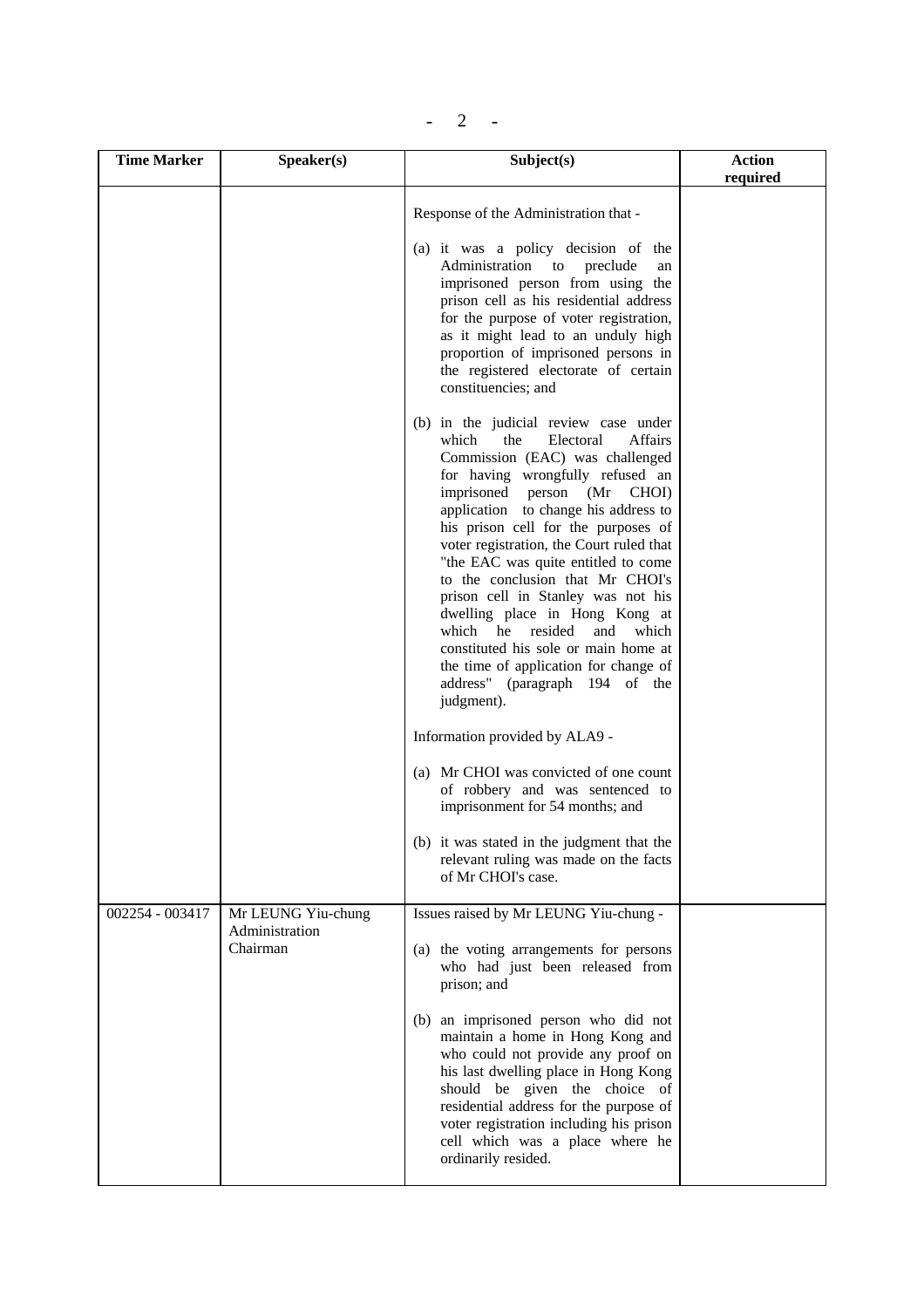$- 3 - 1$ 

| <b>Time Marker</b> | Speaker(s)                                     | Subject(s)                                                                                                                                                                                                                                                                                                                                                                                                                                                                     | <b>Action</b><br>required |
|--------------------|------------------------------------------------|--------------------------------------------------------------------------------------------------------------------------------------------------------------------------------------------------------------------------------------------------------------------------------------------------------------------------------------------------------------------------------------------------------------------------------------------------------------------------------|---------------------------|
|                    |                                                | Response of the Administration that -                                                                                                                                                                                                                                                                                                                                                                                                                                          |                           |
|                    |                                                | (a) the Registration and Electoral Office<br>(REO) would liaise closely with the<br>Correctional Services Department<br>(CSD) to keep track of the list of<br>registered<br>of<br>electors<br>the<br>constitutency concerned who would<br>be serving imprisonment terms on the<br>polling day and those who would be<br>released, and inform them of the<br>relevant polling arrangements;                                                                                     |                           |
|                    |                                                | (b) a person who was a registered elector<br>and who had just been released from<br>a prison could vote at the polling<br>station allocated for the residents of<br>the constituency within which his<br>residential address as entered in the<br>final register was located;                                                                                                                                                                                                  |                           |
|                    |                                                | (c) a prison cell could not be regarded as<br>the residence of a person because it<br>was a place where a person was<br>involuntarily kept and was not a<br>dwelling place at which the person<br>resided and which constituted the<br>person's sole or main home as<br>provided in the Legislative Council<br>Ordinance; and                                                                                                                                                  |                           |
|                    |                                                | (d) paragraph 5(c) sought to strike a<br>balance by allowing, as a last resort,<br>imprisoned persons who did not<br>maintain a home in Hong Kong and<br>could not provide any proof on their<br>last dwelling place to register at a<br>deemed residential address at which<br>the persons had resided before as<br>recorded under the Registration of<br>Persons Regulation, while avoiding<br>the risk of vote planting in order to<br>ensure the integrity of an election. |                           |
| 003418 - 004031    | Mr WONG Yung-kan<br>Chairman<br>Administration | Views of Mr WONG Yung-kan that -<br>(a) in order to ensure fairness in an<br>election, the prison cell could not be<br>taken as the residential address for an<br>imprisoned person for the purpose of<br>voter registration; and                                                                                                                                                                                                                                              |                           |
|                    |                                                | (b) to ensure fairness in an election, no<br>canvassing<br>activities<br>should<br>be<br>allowed during an election period by<br>visitors who were participating in an<br>election during visits made in their<br>official capacities to imprisoned and<br>remanded unconvicted persons                                                                                                                                                                                        |                           |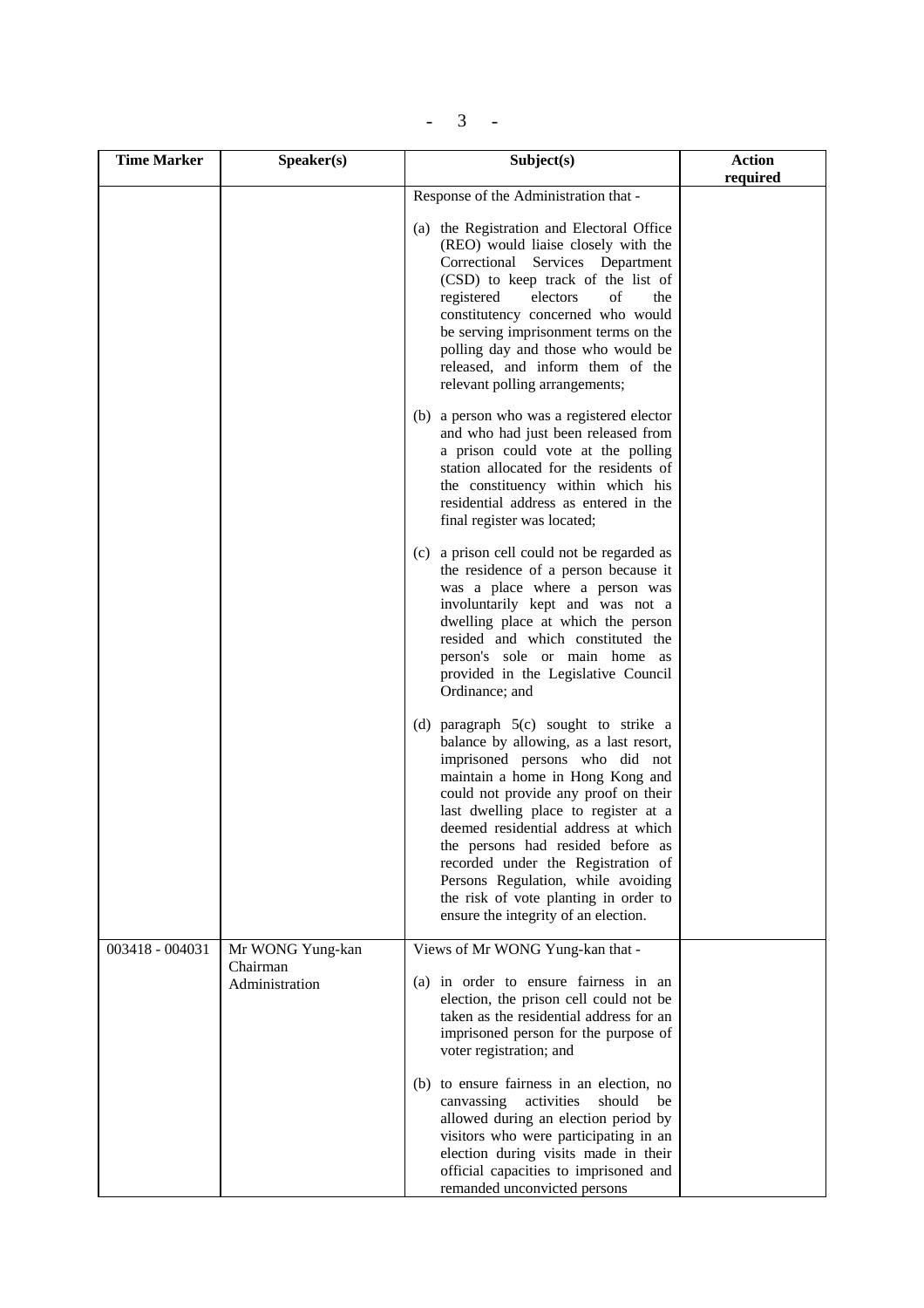$- 4 -$ 

| <b>Time Marker</b> | Speaker(s)                                 | Subject(s)                                                                                                                                                                                                                                                                                                                                                    | <b>Action</b><br>required |
|--------------------|--------------------------------------------|---------------------------------------------------------------------------------------------------------------------------------------------------------------------------------------------------------------------------------------------------------------------------------------------------------------------------------------------------------------|---------------------------|
|                    |                                            | Response of the Administration that -                                                                                                                                                                                                                                                                                                                         |                           |
|                    |                                            | (a) canvassing<br>activities<br>in<br>penal<br>institutions would be regulated by<br>subsidiary legislation to be introduced<br>into the Legislative Council (LegCo);<br>(b) CSD would inform the Police of any<br>breach of the electoral laws; and<br>(c) the issue would be considered in the<br>context of making the relevant<br>subsidiary legislation. |                           |
| 004032 - 004530    | Dr PAN Pey-chyou                           | Views of Dr PAN Pey-chyou that -                                                                                                                                                                                                                                                                                                                              |                           |
|                    | Administration                             | $(a)$ he<br>supported<br>the<br>views<br>οf<br>Mr WONG Yung-kan<br>about<br>not<br>allowing an imprisoned person to use<br>his prison cell as his residential<br>address for voter registration;<br>(b) if an imprisoned person sentenced for                                                                                                                 |                           |
|                    |                                            | prolonged imprisonment was allowed<br>to do so, it would be difficult and<br>arbitrary in determining                                                                                                                                                                                                                                                         |                           |
|                    |                                            | what would be considered as a<br>(i)<br>prolonged imprisonment;                                                                                                                                                                                                                                                                                               |                           |
|                    |                                            | (ii) which prison cell should be used<br>as his residential address, given<br>that an imprisoned person would<br>be subject to transfer if needed;<br>and                                                                                                                                                                                                     |                           |
|                    |                                            | (c) the environment of a prison which<br>was an isolated and enclosed<br>institution was very different from<br>that of a residential place, and it was<br>questionable how an imprisoned<br>person's vote could impact on the<br>provision of facilities in the prison, as<br>compared with that in a community;<br>and                                      |                           |
|                    |                                            | (d) while imprisoned persons' voting<br>right should be respected, the possible<br>impact on the interest of ordinary<br>citizens within the same constituency<br>should also be considered.                                                                                                                                                                  |                           |
| 004531 - 005358    | Ms Emily LAU<br>Administration<br>Chairman | Explanation by the Administration on the<br>circumstances under which an elector and<br>a prisoner-elector would be put on the<br>omissions list (paragraph 7 of LC Paper<br>No. CB(2)1533/08-09(01))                                                                                                                                                         |                           |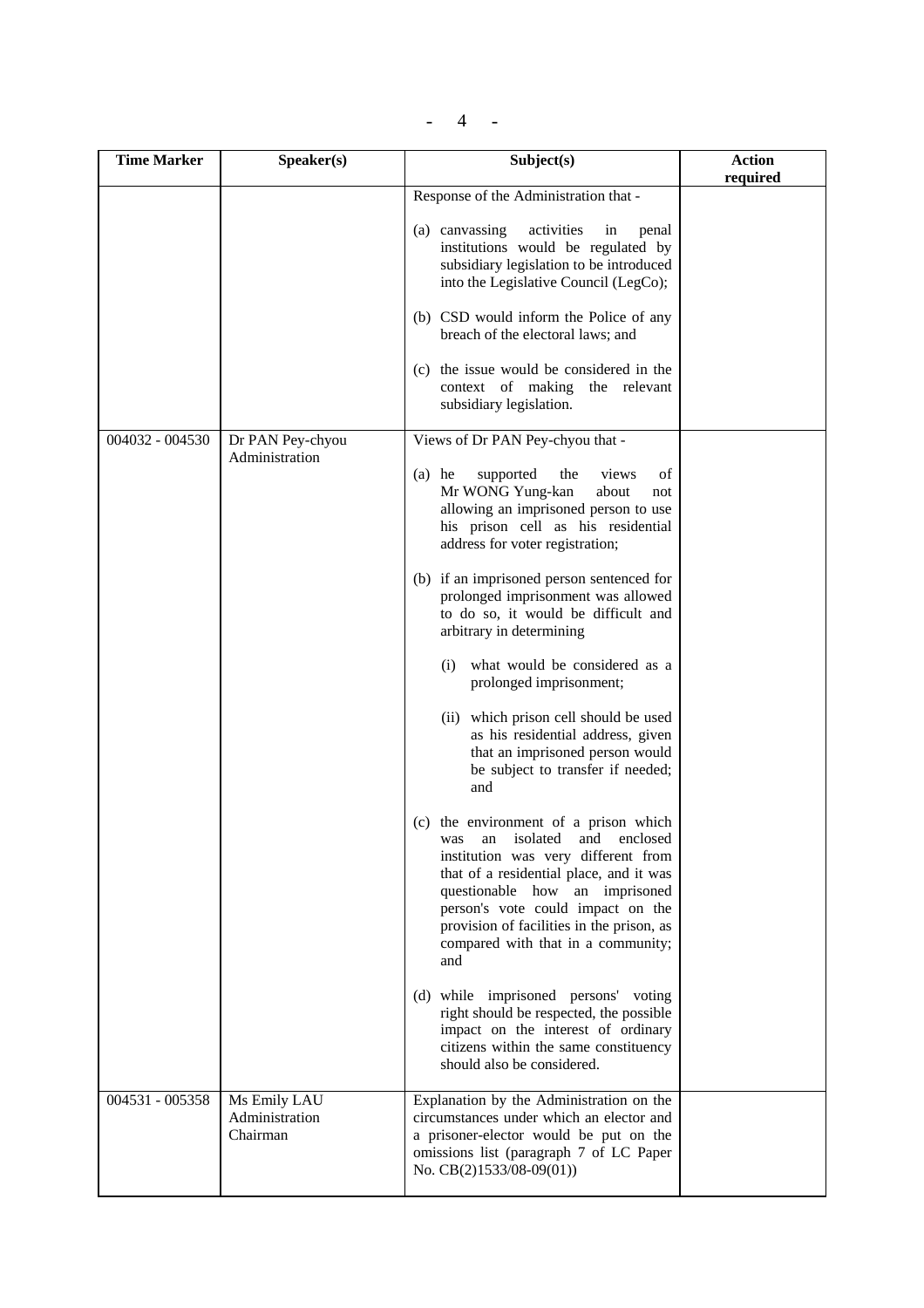| <b>Time Marker</b> | Speaker(s)                                | Subject(s)                                                                                                                                                                                                                                                                                                                                                                                                                                                    | <b>Action</b> |
|--------------------|-------------------------------------------|---------------------------------------------------------------------------------------------------------------------------------------------------------------------------------------------------------------------------------------------------------------------------------------------------------------------------------------------------------------------------------------------------------------------------------------------------------------|---------------|
| 005359 - 010203    | Mr Paul TSE<br>Administration<br>Chairman | Views of Mr Paul TSE that -<br>(a) the Court in Mr CHOI's case had not<br>ruled out any possible use of a prison<br>address as an imprisoned person's<br>residential address for the purpose of<br>voter registration as the ruling was<br>based on the specific facts of that case;<br>(b) the Administration's concern about<br>vote planting was too remote as<br>imprisoned persons with different<br>political inclinations should also be               | required      |
|                    |                                           | representative of a society and vote<br>planting was a criminal offence; and<br>(c) given that an elector had the right to<br>change his residential address, an<br>imprisoned person should have the<br>right to choose his residential address,<br>e.g. prison, for the purpose of voter<br>registration.<br>His enquiry about the overseas practices<br>on registration of imprisoned persons'<br>residential address for voter registration.              |               |
|                    |                                           | Response of the Administration that -                                                                                                                                                                                                                                                                                                                                                                                                                         |               |
|                    |                                           | (a) countries such as Australia, France<br>and South Africa accepted the last<br>dwelling place as the residential<br>addresses of imprisoned persons and<br>the Administration would provide<br>information on overseas practices;                                                                                                                                                                                                                           | <b>Admin</b>  |
|                    |                                           | (b) it was a policy decision that an<br>imprisoned<br>should<br>person<br>be<br>precluded from using the prison<br>address as his residential address for<br>the purpose of voter registration.<br>From the legal point of view, the<br>definition of "residential address" of<br>an elector should take account of a<br>number of factors, among which was<br>his wish to name a place as his<br>residence and the duration he had<br>resided in that place; |               |
|                    |                                           | (c) the Administration was not aware of<br>any case law under which the prison<br>address was used by a prisoner as his<br>residential address for the purpose of<br>voter registration; and                                                                                                                                                                                                                                                                  |               |
|                    |                                           | (d) there was, however, a case law under<br>which the address of a mental<br>hospital had been used as the                                                                                                                                                                                                                                                                                                                                                    |               |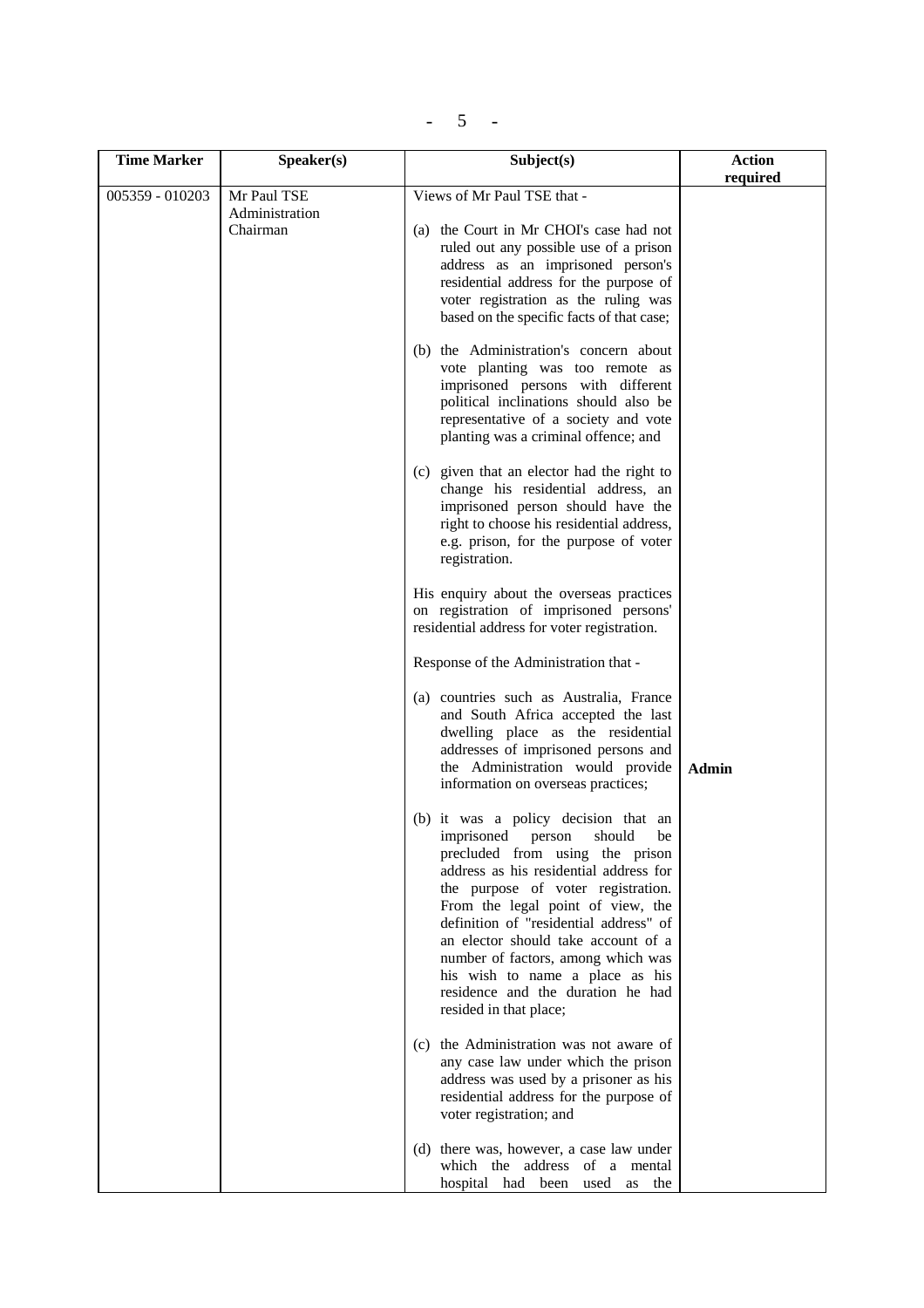| - |
|---|
|---|

| <b>Time Marker</b> | Speaker(s)                                 | Subject(s)                                                                                                                                                                                                                                                                                                                                                                                                                                            | <b>Action</b>         |
|--------------------|--------------------------------------------|-------------------------------------------------------------------------------------------------------------------------------------------------------------------------------------------------------------------------------------------------------------------------------------------------------------------------------------------------------------------------------------------------------------------------------------------------------|-----------------------|
|                    |                                            |                                                                                                                                                                                                                                                                                                                                                                                                                                                       | required              |
|                    |                                            | residential address of a mentally-ill<br>person who had been receiving<br>long-term treatment in that hospital.                                                                                                                                                                                                                                                                                                                                       |                       |
| 010204 - 010625    | Dr Priscilla LEUNG                         | Views of Dr Priscilla LEUNG that -                                                                                                                                                                                                                                                                                                                                                                                                                    |                       |
|                    | Administration<br>Chairman                 | (a) the proposed arrangement of allowing<br>imprisoned persons who did not<br>maintain a home in Hong Kong and<br>who could not provide any proof on<br>their last dwelling place in Hong<br>Kong to apply to be registered to the<br>residential address last recorded by<br>the Immigration Department under<br>Registration<br>of<br>Persons<br>the<br>Regulation as a last resort was<br>acceptable;<br>(b) visits should be allowed irrespective |                       |
|                    |                                            | of whether they were made in official<br>capacities or not in order to ensure<br>equal treatment, provided that they<br>were conducted in accordance with<br>the electoral laws and in compliance<br>with the principle of fairness; and<br>(c) the Administration should consider                                                                                                                                                                    |                       |
|                    |                                            | the practical voting arrangements for<br>imprisoned<br>persons<br>residing<br>in<br>half-way houses.                                                                                                                                                                                                                                                                                                                                                  |                       |
|                    |                                            | Response of the Administration that -                                                                                                                                                                                                                                                                                                                                                                                                                 |                       |
|                    |                                            | (a) if a person was "imprisoned" in a<br>half-way<br>house,<br>the<br>electoral<br>arrangements would be the same as<br>those of imprisoned persons;                                                                                                                                                                                                                                                                                                  |                       |
|                    |                                            | (b) if a person was allowed to go out<br>without staff escort while residing in<br>a half-way house, the electoral<br>arrangements would be the same as<br>those of ordinary registered electors;<br>and                                                                                                                                                                                                                                              |                       |
|                    |                                            | (c) REO would clarify the above with<br>CSD.                                                                                                                                                                                                                                                                                                                                                                                                          |                       |
| 010626 - 011530    | Ms Audrey EU<br>Administration<br>Chairman | The Administration was requested to -<br>(a) explain the legal basis for precluding<br>an imprisoned person from using his<br>prison cell as the registered address<br>for voter registration;                                                                                                                                                                                                                                                        | <b>Admin</b>          |
|                    |                                            | (b) advise from the legal point of view<br>whether the address of a prison could<br>be used for such purpose;                                                                                                                                                                                                                                                                                                                                         | <b>Admin and ALA9</b> |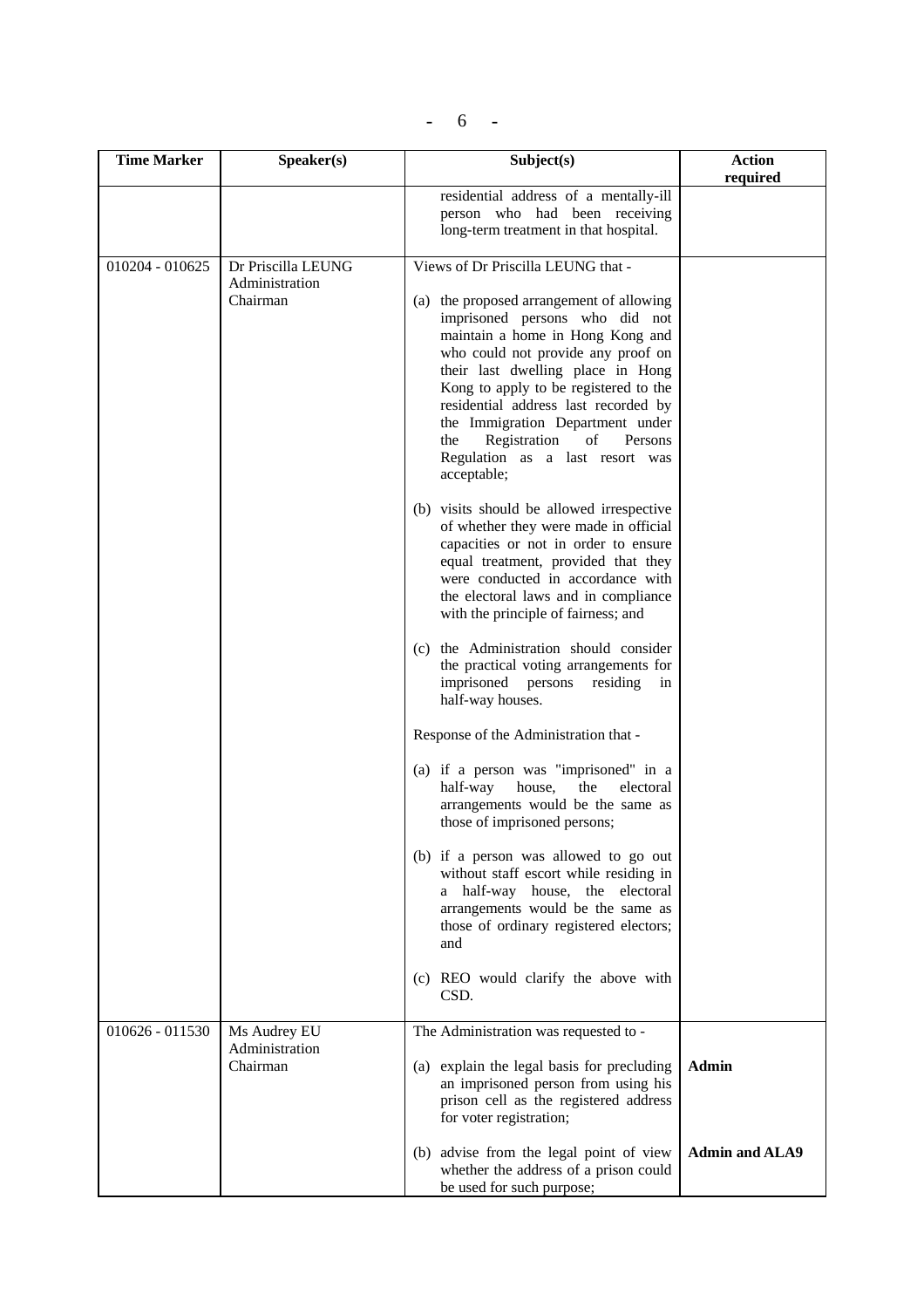$- 7 -$ 

| <b>Time Marker</b> | Speaker(s)                 | Subject(s)                                                                                                                                                                                                                                                                                                                                                            | <b>Action</b> |
|--------------------|----------------------------|-----------------------------------------------------------------------------------------------------------------------------------------------------------------------------------------------------------------------------------------------------------------------------------------------------------------------------------------------------------------------|---------------|
|                    |                            |                                                                                                                                                                                                                                                                                                                                                                       | required      |
|                    |                            | (c) provide justifications for the policy<br>decision to preclude an imprisoned<br>person from doing so if it was<br>permissible legally; and                                                                                                                                                                                                                         | Admin         |
|                    |                            | (d) explain whether treating invalid<br>addresses (which no longer existed)<br>as residential addresses of electors<br>was consistent with the electoral<br>laws.                                                                                                                                                                                                     | <b>Admin</b>  |
| 011531 - 012423    | Mr James TO                | Mr James TO made the following requests                                                                                                                                                                                                                                                                                                                               | Admin & ALA9  |
|                    | Administration<br>Chairman | Administration<br>$(a)$ the<br>provide<br>to<br>information on the case law regarding<br>the mentally-ill person using the<br>hospital address as his residential<br>address and ALA9 to provide an<br>analysis of the case;                                                                                                                                          |               |
|                    |                            | (b) the Administration to explain the<br>voting arrangements for imprisoned<br>persons residing in half-way houses;<br>and                                                                                                                                                                                                                                            |               |
|                    |                            | (c) the Administration to explain the<br>relevant arrangements in paragraph 5<br>of<br>LC<br>Paper<br>No.<br>$CB(2)1533/08-09(01)$ applicable to<br>imprisoned persons sentenced for life<br>or prolonged imprisonment who had<br>already registered as electors.                                                                                                     |               |
|                    |                            | Views expressed by Mr TO -                                                                                                                                                                                                                                                                                                                                            |               |
|                    |                            | (a) the use of a prison address as the<br>residential address of an imprisoned<br>person for the purpose of voter<br>registration should be allowed under<br>exceptional circumstances, e.g. the<br>person was serving life or prolonged<br>imprisonment;                                                                                                             |               |
|                    |                            | (b) an imprisoned person should not be<br>given a choice to opt for a prison<br>address, but the Electoral Registration<br>Officer should decide, based on a set<br>of conditions to be stipulated in law,<br>whether that person could use the<br>prison address as his residential<br>address for voter registration; and<br>(c) community<br>matters<br>such<br>as |               |
|                    |                            | of<br>availability<br>convenient<br>transportation for his visitors and<br>air quality could be of concern to an<br>imprisoned person and depriving him                                                                                                                                                                                                               |               |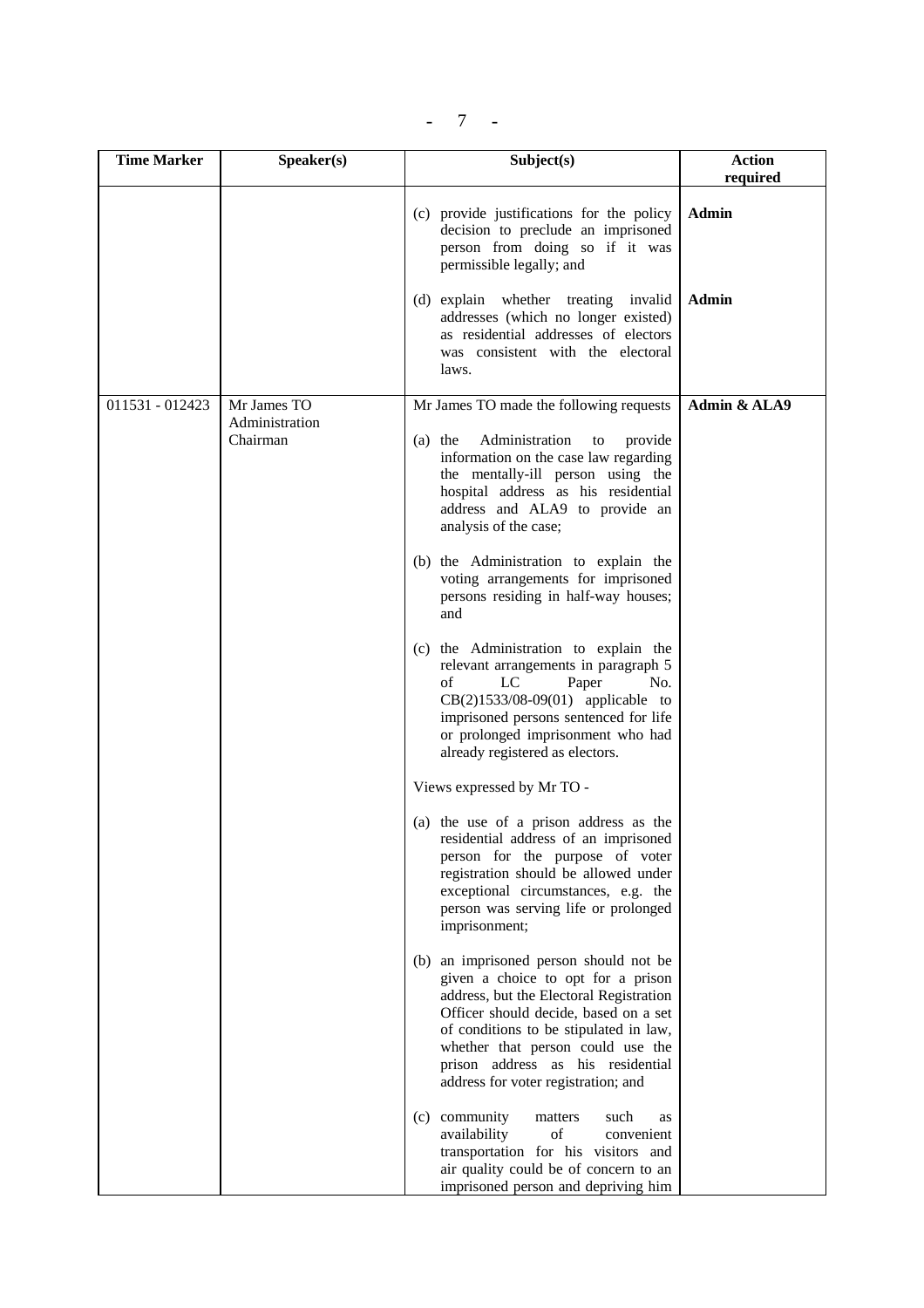| <b>Time Marker</b> | Speaker(s)                                                                                                    | Subject(s)                                                                                                                                                                                                                                                                                                                                                                                                                                  | <b>Action</b><br>required |
|--------------------|---------------------------------------------------------------------------------------------------------------|---------------------------------------------------------------------------------------------------------------------------------------------------------------------------------------------------------------------------------------------------------------------------------------------------------------------------------------------------------------------------------------------------------------------------------------------|---------------------------|
|                    |                                                                                                               | of the right to vote in a constituency<br>he was closely connected with could<br>be regarded as discriminatory                                                                                                                                                                                                                                                                                                                              |                           |
| 012424 - 012822    | Mr Paul TSE<br>Chairman<br>Administration                                                                     | Views expressed Mr Paul TSE as follows -<br>$(a)$ the<br>proposed<br>arrangement<br>in<br>paragraph 5(c) of LC Paper No.<br>CB(2)1533/08-09(01)<br>was<br>too<br>arbitrary and impractical; and<br>(b) consideration should be given to<br>allowing<br>an<br>imprisoned<br>person<br>sentenced for life or prolonged<br>imprisonment to register the prison<br>address as his residential address for<br>the purpose of voter registration. |                           |
| 012823 - 013504    | Chairman<br>Administration<br>Clerk<br>Mr Paul TSE<br>Ms Audrey EU                                            | Working<br>timetable<br>for<br>the<br><b>Bills</b><br>Committee and the legislative timetable<br>for introducing subsidiary legislation into<br>LegCo                                                                                                                                                                                                                                                                                       |                           |
| 013505 - 013932    | Chairman<br>Administration                                                                                    | Clause-by-clause examination of the Bill<br>Part 1 - Short title<br>Clause 1<br>Committee Stage amendments proposed<br>by the Administration to include a<br>commencement clause (LC Paper No.<br>$CB(2)1735/08-09(01)).$                                                                                                                                                                                                                   |                           |
| 013933 - 014132    | Chairman<br>Administration                                                                                    | Part 2 - Amendments to the Chief<br><b>Executive Election Ordinance</b><br>Clause 2                                                                                                                                                                                                                                                                                                                                                         |                           |
| 014133 - 014322    | Chairman<br>Administration                                                                                    | Part 3 - Amendments to the Legislative<br>Council Ordinance<br>Clause 3                                                                                                                                                                                                                                                                                                                                                                     |                           |
| 014323 - 015025    | Chairman<br>Administration<br>Ms Audrey EU<br>Administration<br>Chairman<br>Dr Priscilla LEUNG<br>Mr Paul TSE | Clause 4<br>The Administration was requested to<br>review the Chinese wording of the<br>proposed section $24(3)(b)$ which had an<br>implied meaning that the prison could be a<br>home.                                                                                                                                                                                                                                                     | <b>Admin</b>              |
| 015026 - 015047    | Chairman<br>Administration                                                                                    | Agreement of members that clause 5<br>should be scrutinized at the next meeting<br>pending the Administration's response to<br>the relevant issues raised by members.                                                                                                                                                                                                                                                                       |                           |
| 015048 - 015306    | Chairman<br>Administration                                                                                    | Clauses 6 - 7                                                                                                                                                                                                                                                                                                                                                                                                                               |                           |